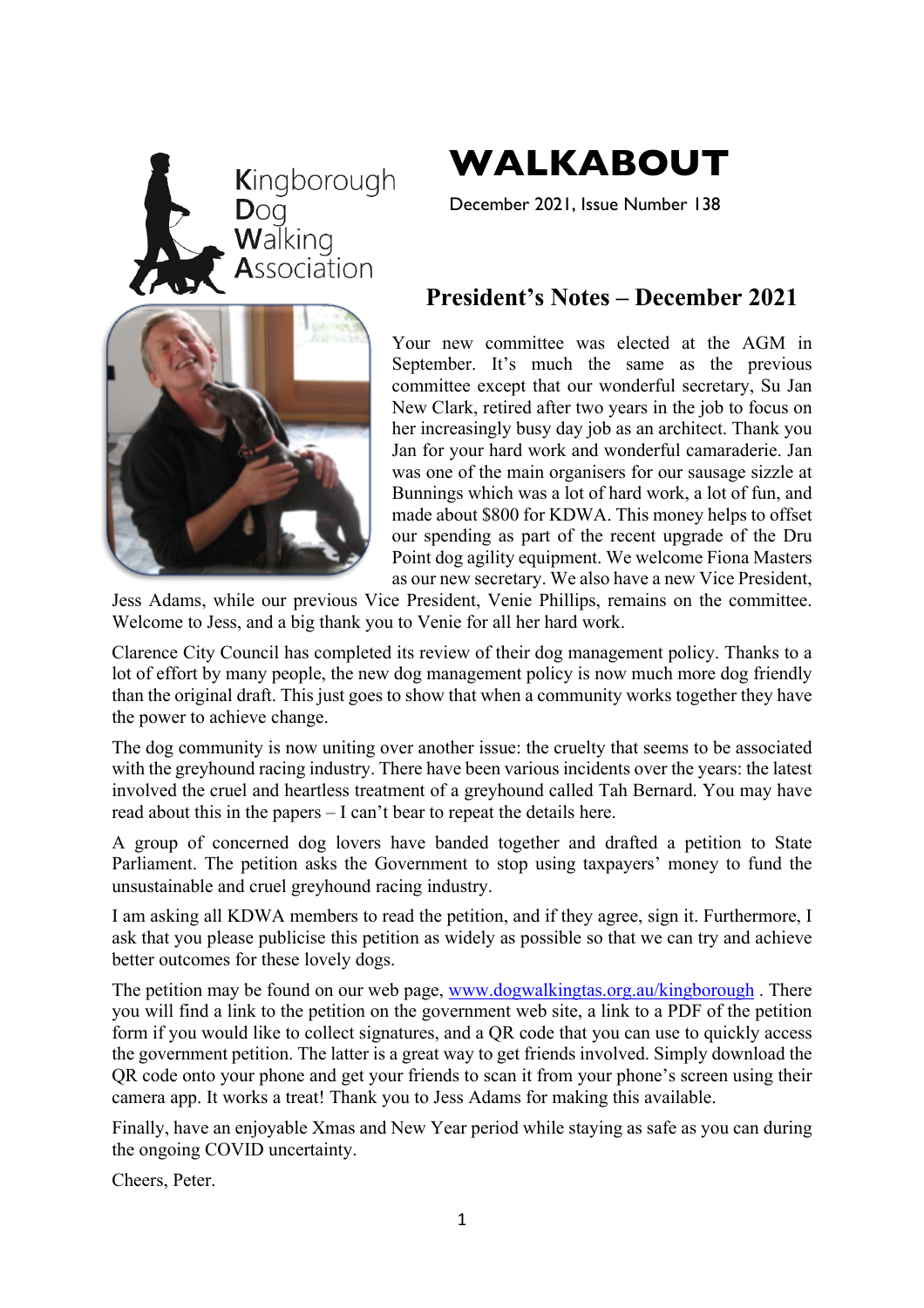## **Your 2021-2022 KDWA Committee**

| <b>President: Peter McIntosh</b>         | <b>Vice President: Jess Adams</b>        |
|------------------------------------------|------------------------------------------|
| <b>Email:</b> kdwa.tas@gmail.com         | Email: jess999adams@gmail.com            |
| <b>Treasurer:</b> Simon Barnsley         | <b>Secretary: Fiona Masters</b>          |
| <b>Email:</b> simonbarnsley01@gmail.com  | Email: greyhoundsniffari@gmail.com       |
| <b>Committee Members:</b>                | <b>Public Officer: Ailsa Richard</b>     |
| Georgia Clark, Tony Walch, Katrina Ward, | <b>Newsletter Editor: Venie Phillips</b> |
| <b>Venie Phillips</b>                    | <b>Email:</b> venie.phillips@gmail.com   |

KDWA website: www.dogwalkingtas.org.au/kingborough

KDWA Facebook page:click HERE

| February 10 | 7.30 pm           | <b>Committee Meeting</b>        |
|-------------|-------------------|---------------------------------|
| February 13 | $9.30$ am         | Coningham Walk (on-lead)        |
| March 10    | 7.30 pm           | <b>Committee Meeting</b>        |
| March 13    | $9.30$ am         | Taroona Foreshore (on-lead)     |
| April 10    | $9.30$ am         | Kingston Beach (off-lead)       |
| April 14    | 7.30 pm           | <b>Committee meeting</b>        |
| May 8       | $9.30$ am         | Snug Falls (on-lead)            |
| May 12      | 7.30 pm           | Committee meeting               |
| June 9      | $7.30 \text{ pm}$ | Committee meeting               |
| June 12     | $9.30$ am         | Peter Murrell Reserve (on-lead) |
| July 10     | $9.30$ am         | Margate (on-lead)               |
| July 14     | $7.30 \text{ pm}$ | <b>Committee meeting</b>        |

### **KDWA Calendar 2022**

*More detail can be found on the next page and on our website, including Google maps links to help you know where to be.*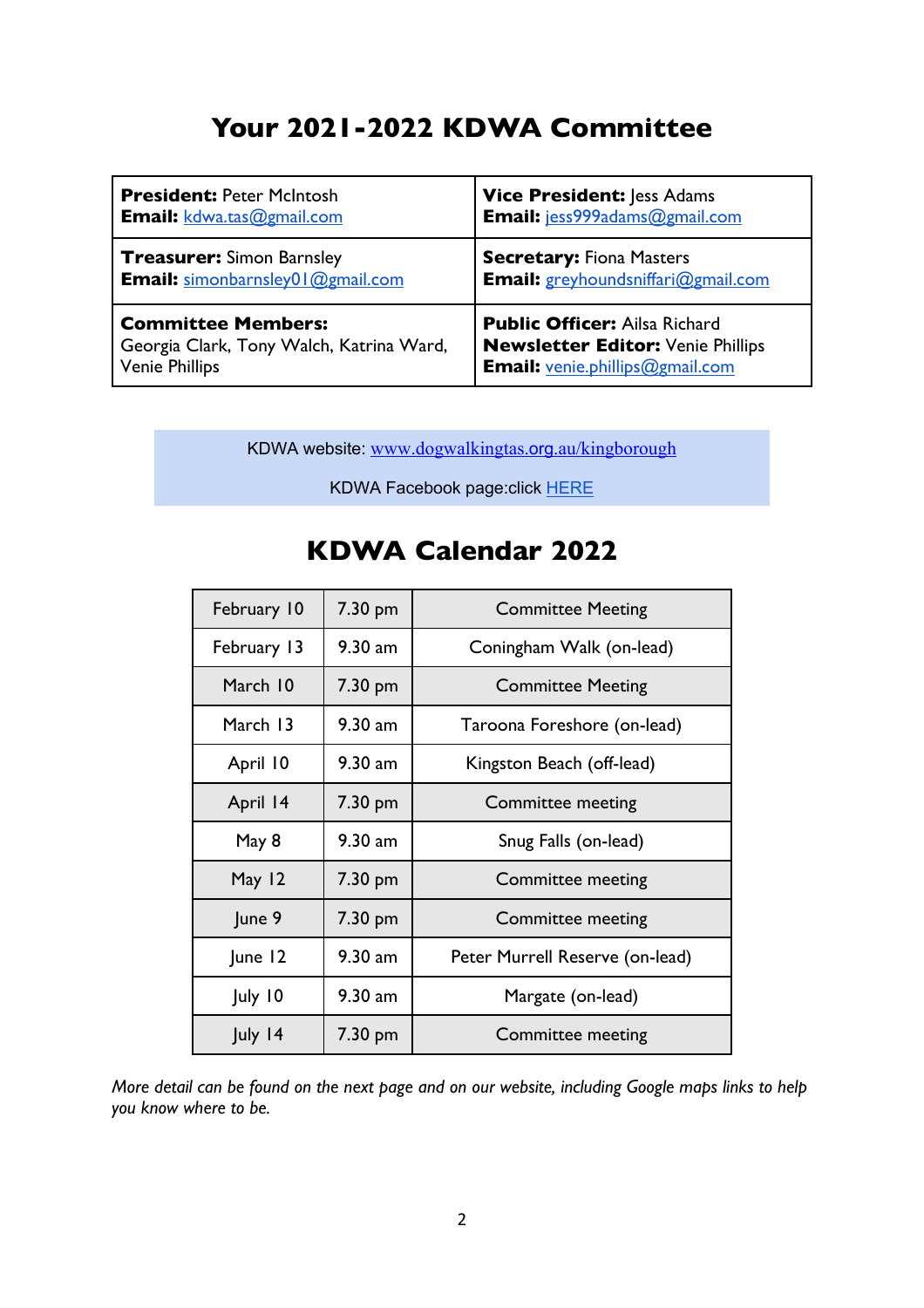## **'Chats & Wags' Walks: February - July 2022**

Meet up with other KDWA members and their dogs for a walk. Walks are held on the second Sunday of each month and start at 9.30 am. In case of inclement weather, the KDWA Facebook page will give notice of any cancellations.

Visit this website for locations and maps used for creating this calendar:

https://www.kingborough.tas.gov.au/recreation-facilities/tracks-trails/

| February 13    | Coningham - host: Katrina<br>Meet before 9.30am at the boat sheds off Coningham Road at Coningham<br>beach. Walk along Snug Point track.<br>Optional Morning tea @ Margate Train outside.                                                                                |
|----------------|--------------------------------------------------------------------------------------------------------------------------------------------------------------------------------------------------------------------------------------------------------------------------|
| March 13       | Taroona Foreshore - host: Peter<br>Meet before 9.30am at Taroona Beach carpark. Follow the foreshore path as<br>far as Taroona High School before returning.<br>Optional Morning tea @ Picnic Basket outside.                                                            |
| April 10       | Kingston Beach - host: Fiona<br>Meet before 9.30am at Tyndall Beach carpark. Walk over the white bridge,<br>along to Balmoral Road, towards Beach Road and back towards the<br>Esplanade. Finish with a splash at the beach.<br>Optional Morning tea @ Eb & Flo outside. |
| May 8          | Snug Falls - host: Georgia<br>Meet before 9.30am in the carpark.<br>A more rugged 2km walk requiring sturdy shoes.<br>Optional Morning tea @ Margate Train outside.                                                                                                      |
| June 12        | Peter Murrell Reserve - host: Venie<br>Meet before 9.30am in the gravel carpark off Lady Penryhn Drive.<br>Walk a circular route, downhill first.<br>Morning tea optional in winter months.                                                                              |
| <b>July 10</b> | Margate - host: Jess<br>Meet before 9.30am at Dru Point PUPPY area. Walk via laneway through<br>Margate before returning via Esplanade.<br>Morning tea optional in winter months.                                                                                        |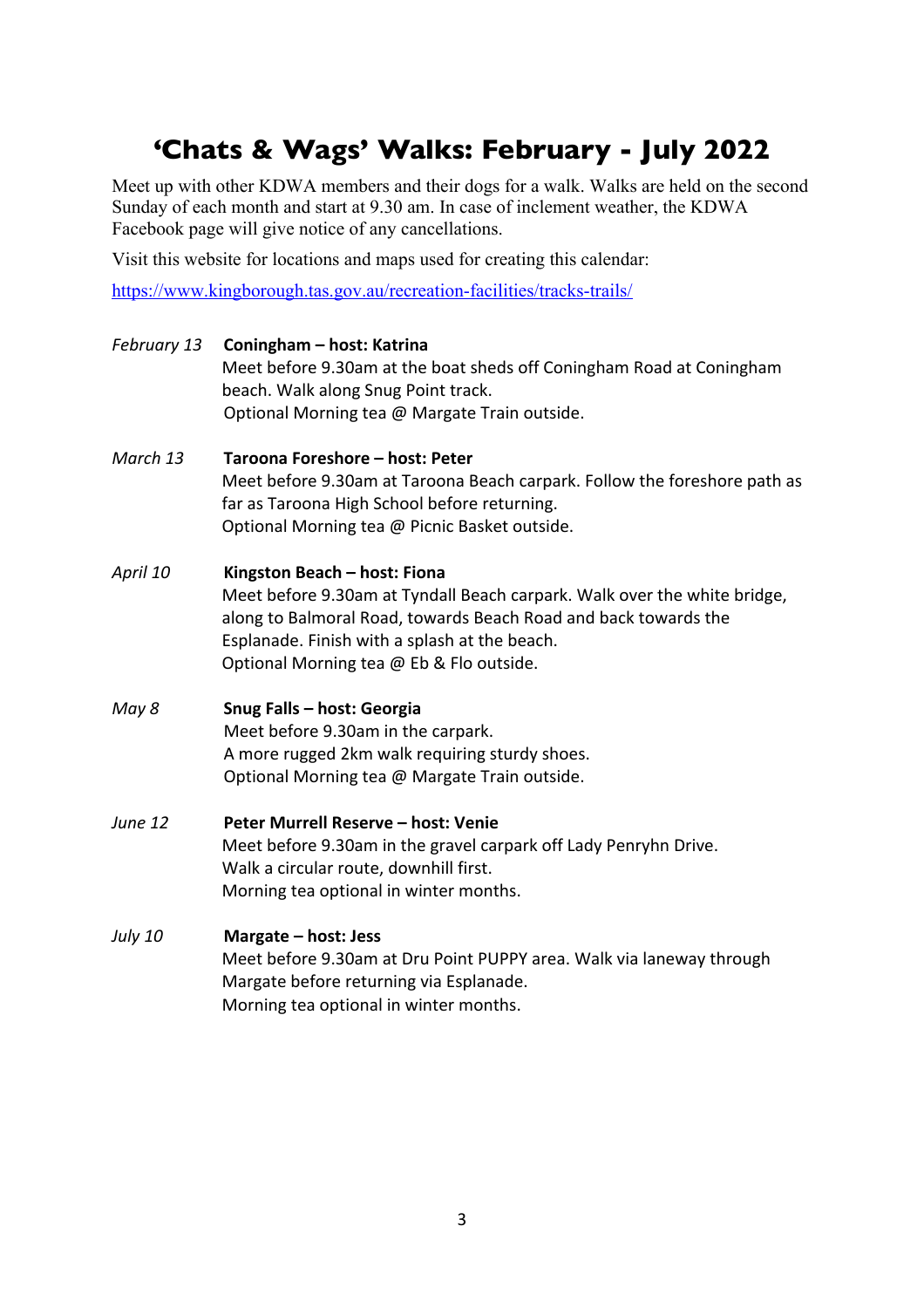## **COVID and Dogs**

There is so much to be interested about regarding COVID and our canines.

#### **Can dogs really detect COVID?**

Results are indicating that dogs may be able to detect COVID 19 in humans with the disease. The problem is there's only one peer-reviewed study in publication and the rest is researchin-progress. The good news is that results so far suggests detector dogs are almost 100% accurate at detecting who DOESN'T have COVID. There is a lot of work going on in France, Lebanon, Germany, the USA and UK to determine the accuracy rates of those POSITIVE with COVID. They're doing airport trials as well as laboratory testing and then comparing them to PCR tests. Unfortunately, there are also false positives and negatives in the PCR (swab) tests and they don't yet understand exactly what volatile organic compounds (VOCs) the dogs are picking up and whether it is the virus itself causing the release of these scents. Whether this could become a cheap and faster way of detecting the virus in large groups of people remains to be seen.

#### **What should we do if we go into another lockdown?**

The RSPCA Tasmania has a COVID 19 lockdown plan (which you can view in their newsletter) and they remain committed to taking your calls and managing your inquiries. They will still be able to take in surrenders and offer adoptions (by appointment) and have a plan for animals coming off the Spirit of Tasmania and into emergency boarding. You should consider what you will do if you are cut off from being able to visit and care for your pet? Do you have an emergency plan?

#### **How has COVID affected our dogs?**

Internationally, in April and May 2020 there was an increase in dog adoption rates. This then decreased during July-December 2020.

Some studies have reported increased vocalisation and attention-seeking in dogs since COVID.

Other studies have reported owner concerns about limitations on their dogs' ability to socialise due to restricted opportunities to attend puppy classes and training classes. The implications of this will be interesting for future studies.

Owners working from home have reported more behaviour problems in their pet. This may be because of increased stress levels, increased interaction or simply being more observant of their pet.

We must be thankful living in Tasmania where we have had only one lockdown and therefore minimal impact on our pets' routine and environment. However, we need to be prepared for future impacts. As an owner you should be aware that your dog needs to learn how to be alone. For example, have showers with the door closed, collect the mail without your dog, exercise without your dog (and then with your dog). Encourage them to be independent players and ensure they have a safe space to be in when left alone.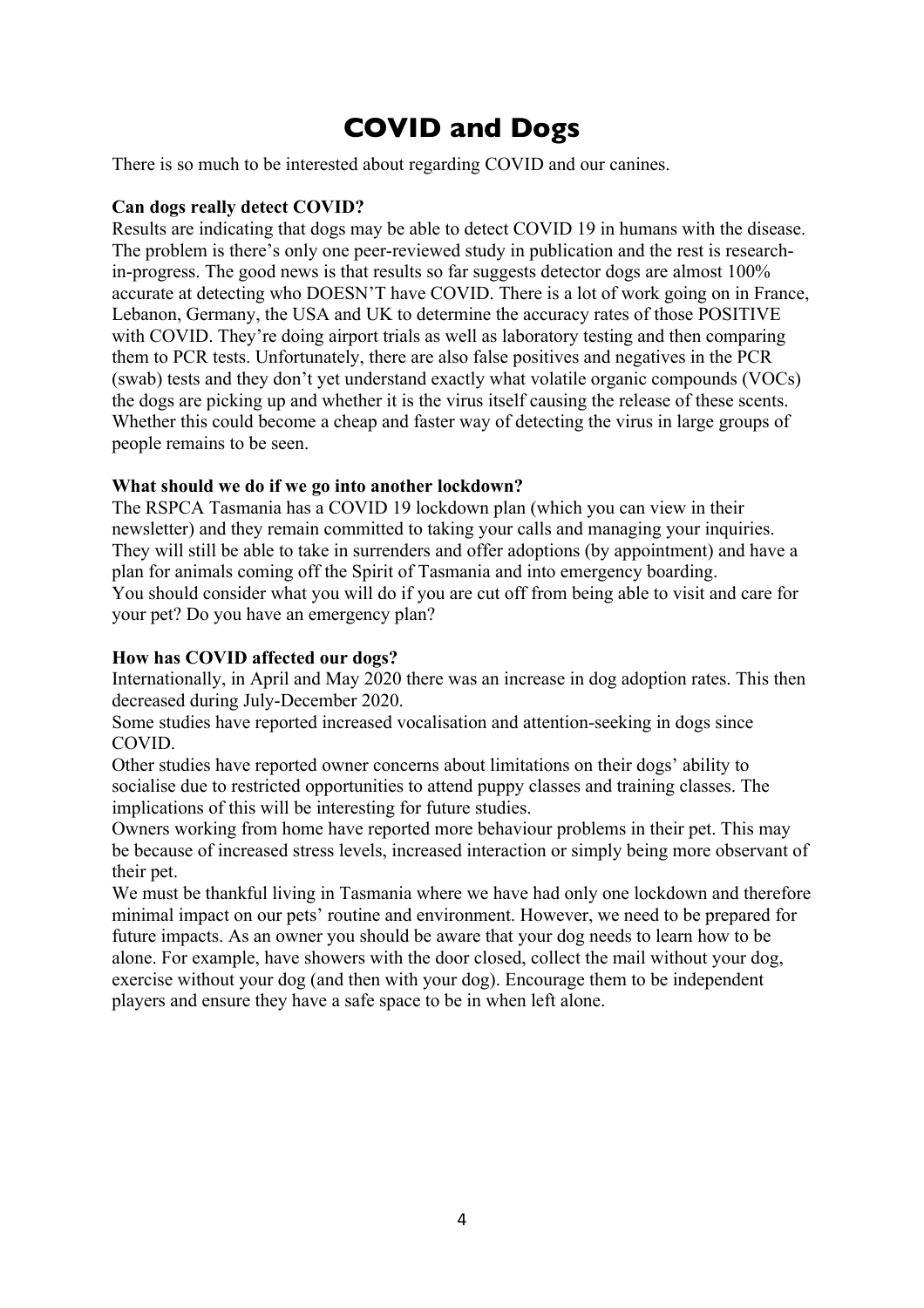# **Parliament Petition to End Government Funding of Greyhound Racing**

A fresh and well-coordinated wave of activism has been sparked following recent greyhound racing incidents. General public sentiment is pro-animal welfare and anti-gambling, but you wouldn't know this, based on the government's nearly \$60 per person annual contribution to the Tas Racing body, part of which goes to greyhound racing.

It is time that funding is reconciled with our priorities, and that Tasmanians aren't automatically supporting an industry which many of us do not support as individuals.

KDWA has joined the campaign behind this new petition to the Tasmanian government to '*end the taxpayer subsidy of the inherently cruel greyhound racing industry'\**.

You can sign the petition online and share with friends. https://haepetitions.parliament.tas.gov.au/haepet/Home/PetitionDetails/98

If you can go the extra step, take a clipboard and print off the petition from our website so you can collect signatures on your travels or dog walks. (Petition contact: 0417 418 942 or deb7234@gmail.com) The numbers are quickly building and on-the-street responses have been very positive, with people glad to add their names.

On Sunday 12 December, a media event was organised at Kingston Beach. Spokespeople were interviewed and volunteer campaigners collected signatures. The ABC filmed for TV and the Mercury reported for the paper.

Representing KDWA were President Dr Peter McIntosh and Vice President Jess Adams; they were joined by Melissa Fraser of Dogs' Homes of Tasmania / President of Tasmanian Dog Walking Clubs Inc. and representatives from other dog walking and greyhound groups. Jan Davis, CEO of RSPCA Tasmania joined by phone. A full rally is planned for late January*.*

#### *\*The Petition:*

*To The Honourable the Speaker and Members of the House of Assembly:*

*The petition of the undersigned citizens of Tasmania draws to the attention of the House:*

- *The inherent animal cruelty and suffering of greyhounds in the publicly-funded racing industry;*
- *That opposition to the cruelty in the greyhound racing industry cuts across politics, and that greyhounds are rescued and re homed by Tasmanians of all political affiliation;*
- *That it is opposed by the majority of taxpayers and the RSPCA; and*
- *That as pet owners, we will use our purchasing power and influence to send a message to retailers, veterinary practitioners, pubs and all businesses supporting and enabling greyhound racing.*

*Your Petitioners therefore request that the House call on the government to end the taxpayer subsidy of the inherently cruel greyhound racing Industry*.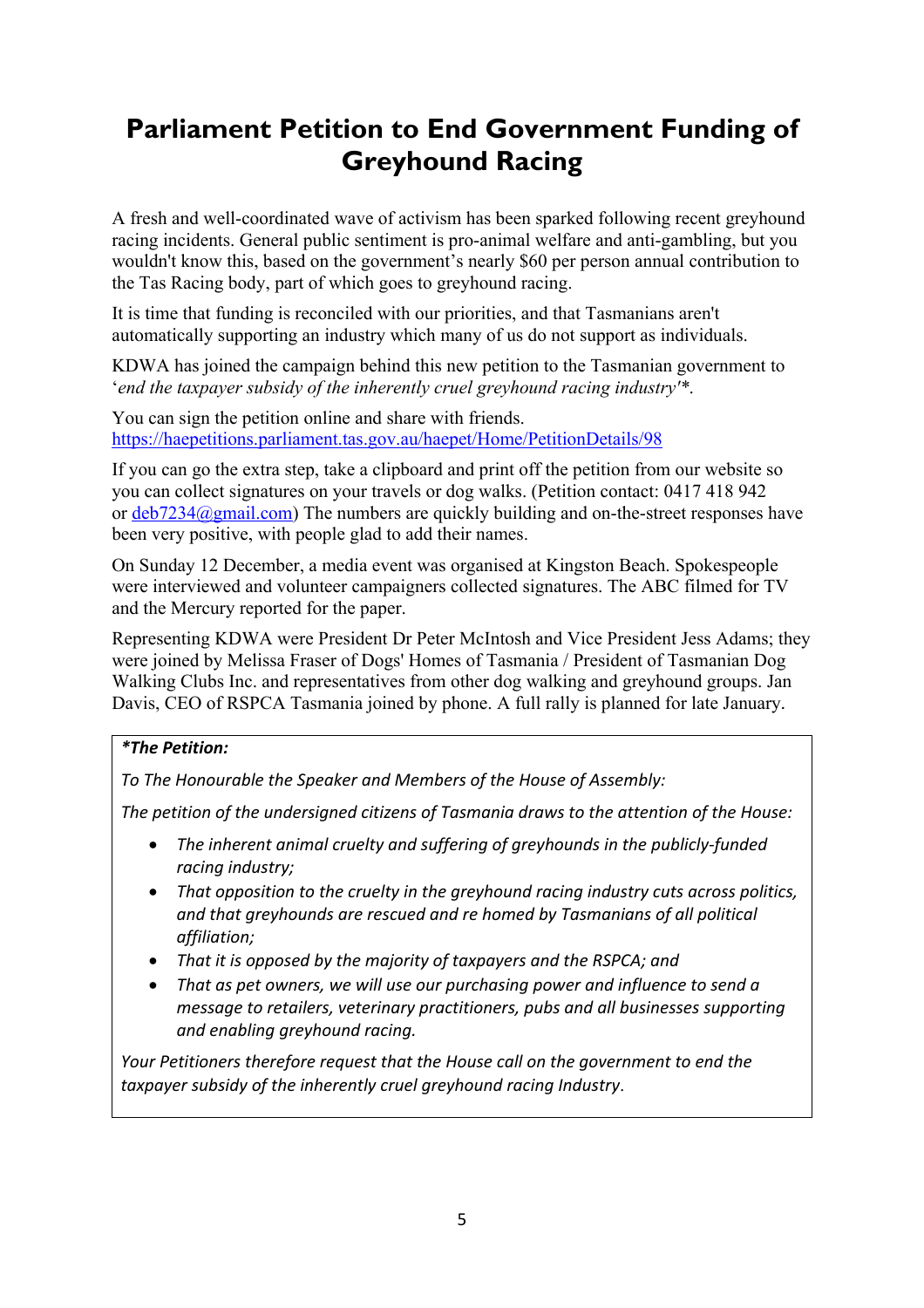## **Rally for Greyhounds January 29, 2022**



Some KDWA members may have heard of recent distressing events in the greyhound world involving a trainer and his cruel treatment of an injured dog.

Whilst this incident is under review, planning is underway for a peaceful rally on January 29, 2022. All dogs welcome.

See the GREAT (Greyhound Rehabilitation Enthusiasts Association Tasmania) Facebook group for further information.

## **Kingston View Greyhound Area**

Kingborough Council is keen to hear the views of greyhound owners who have used the dedicated off-lead area at the Kingston View Drive Dog Park.

Please email us at  $k$ dwa.tas@gmail.com and we will pass your views and ideas on to the Council.